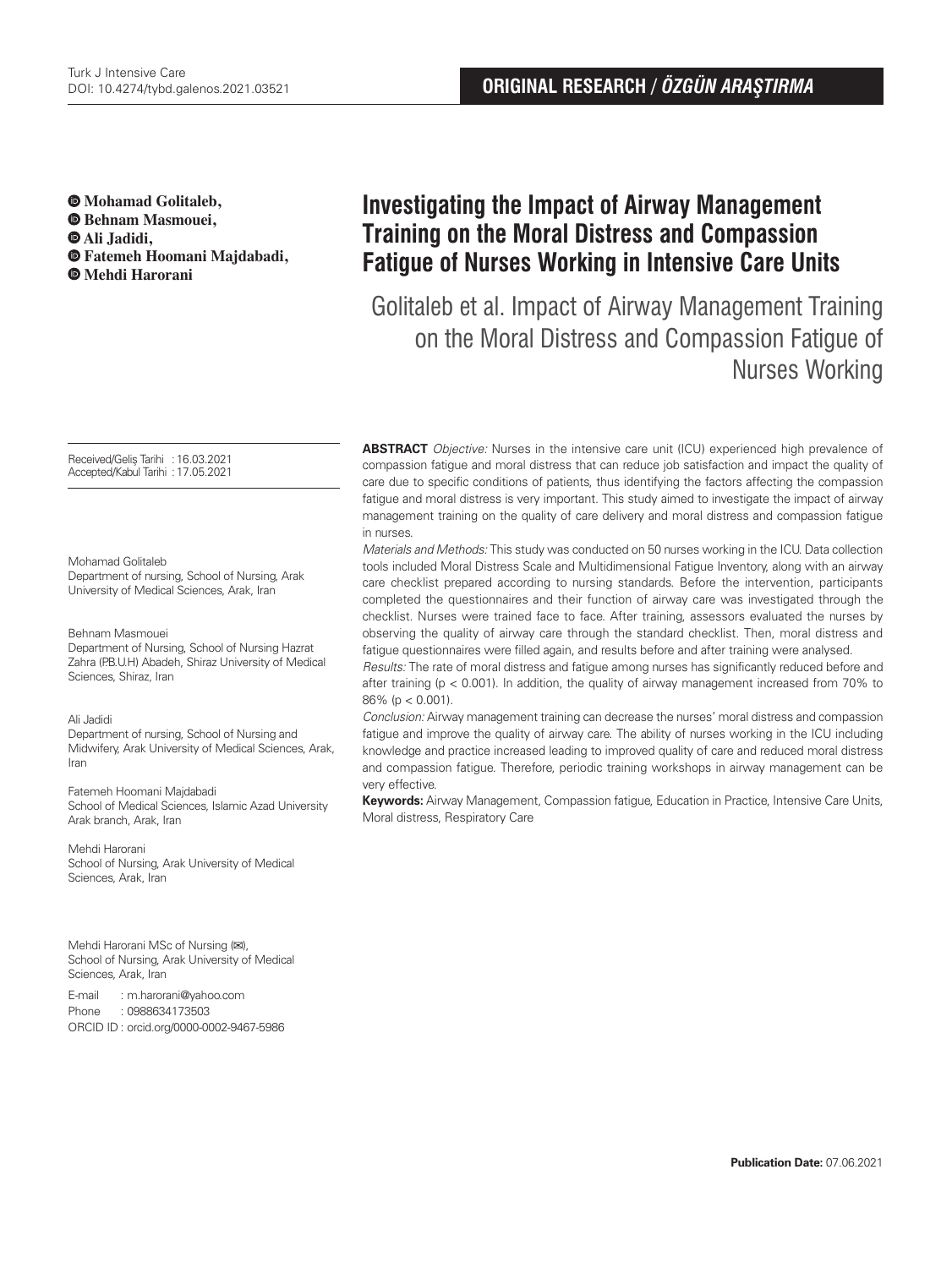# **Introduction**

Nurses play an important role in managing ICUs (1) and taking care of patient's receiving ventilation is regarded as one of their responsibilities. In addition, artificial airway is an invasive procedure. Airway management will increases patient's chance of survival although it can be distressful and difficult for caregivers (2). The failure for performing necessary cares by artificial airways among the patients may lead to a lot of damages (3, 4). However, considering the accurate care and its standards result in reducing hospitalization time, costs, risks, complications, and distress along with improving the quality of patient and his family's lives is very important (5, 6)

Many studies reported that nurses working in intensive care units face numerous psychological and physical distresses, which can influence the quality of their care (7). Intensive care unit staff can suffer moral distress and compassion fatigue due to high mortality rate, painful conditions of patients, and technology and advanced tools (8-10). It has been estimated that 80% of ICU nurses are experiencing moral distress (11). Shorideh indicated a high level of moral distress in ICU nurses (12) which can lead to adverse consequences such as loss of belonging, lack of confidence, hopeless, anger, as well as the feeling of inability to take care of patients (13, 14).

In general, moral distress in nurses occurs when a specific moral action is needed or in a specific situation, where he should choose a treatment guideline based on his personal moral bias. In addition, internal or external limits which interference the performance of caring programs cause moral distress (15). Moral distress prevalence is very high in ICU because of crisis situations they face which lead to decision making and therapeutic actions (10). For example one of the most cause of nurses experienced distress as a consequence of inadequate care provided by other nurses and physicians the other cause was pain management and its relation to extubation (16).

In another study, 81% of ICU nurses described themselves powerless and ineffective. In addition, they may fail to make decisions for their patients because of moral conflicts (10). Since moral distress is often associated with compassion fatigue, it will cause emotional exhaustion, job exhaustion, position loss, or even profession leaving if the nurses fail to overcome this feeling (17, 18).

According to the culture and specific value in Iran, organizational constraints, unnecessary measures, wrong

treatment, medical and medicinal errors, as well as responsibility, competence and incorrect resources can cause moral distress in ICU (12). Since nurses are the greatest group in health care team, their training is considered as a priority. Enough knowledge and skill in nursing field result in developing the quality of patient care and feeling selfsatisfying (19, 20). As a result, the present study aimed to evaluate the impact of training the airway management on the rate of moral distress and compassion fatigue of nurses in ICUs in a medical and educational center.

# **Method**

## **Design**

This study was approved by the Research Council and the Ethics Committee of our University of Medical Sciences and received a license from the National Center for Clinical Trials Control at IRCT2017062513110N3. Then, the data were collected after the permission of the hospital authorities, the satisfaction of the nurses, and an explanation of the nature and objectives of the research. The questionnaires were completed anonymously and the subjects were allowed to leave during the study. This semi-experimental study was conducted from February to July 2018.

#### Subjects and recruitment

In this study, due to the limited statistical population, the sampling method was census. All nurses working in ICUs of an educational hospital in Arak city, Iran, were invited to participate in the study. Finally, the number of samples was 50 nurses who met the inclusion criteria and agreed to participate in the study. The inclusion criteria were having Bachelor of Science in Nursing (BSN) or higher degree, working in ICU at least for a year, and inclining to participate in the study.

#### Training course

The intervention type was face-to-face training about standard care of artificial airway, which took a 30-60-minute session. The training covered a description of standard controlling and suctioning the airway, oropharynx, tracheostomy, and tracheal tube, along with an educating pamphlet of verbal summary about the subject. The questionnaires and related checklist were completed before and after the intervention.

## Data collection

The data were collected by using demographic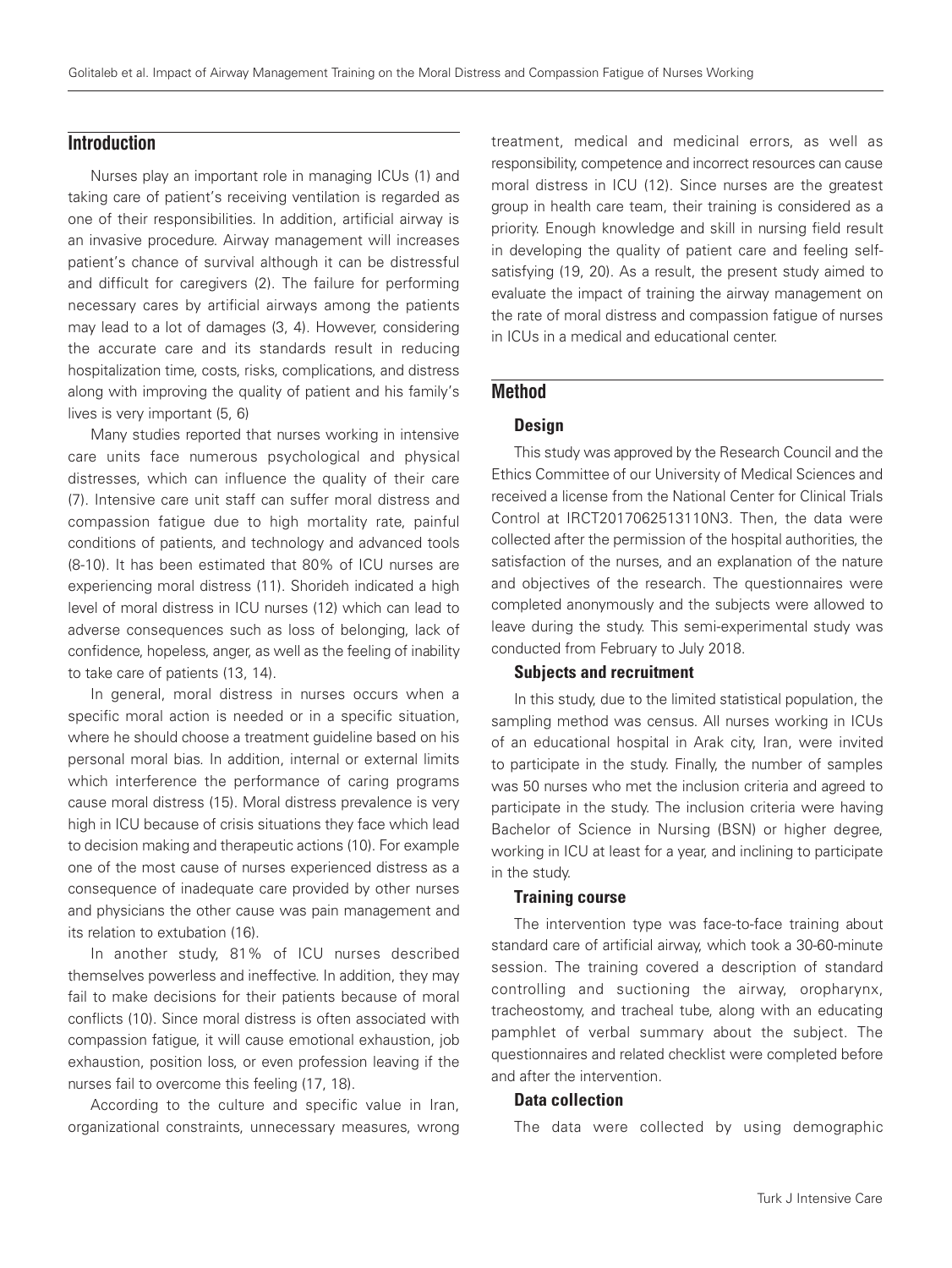data questionnaire, Corley Moral Distress Scale, and Multidimensional Fatigue Inventory.

## Corley Moral Distress Scale

Moral distress questionnaire was used to measure the frequency and intensity of moral distress among the subjects in 24 questions based on the five-point Likert scale. Moral distress in this questionnaire describes the times facing distressful factors which is scored 0 for "I've never confronted" to 4 for "I've been much confronted". Further, the intensity of moral distress defines the rate of tension one felt while meeting distressful situations and varies from "does not make me distressed" (score 0) to "makes me distressed a lot" (score 4). The scores of each dimension starts from zero to 96 and higher score indicates more frequency or intensity of moral distress. This questionnaire has been used in several studies in Iran in 2012 by Joolaee by considering the specific conditions of the system of providing services in Iran. Its validity was determined by the content method and its reliability was confirmed by the internal consistency method ( $α = 0.86$ ) (21).

In the current study, the internal consistency of the questionnaire was completed by 10 samples was measured using SPSS software as well as the Cronbach's alpha coefficient, and the reliability coefficient was obtained to be 0.853

## Multidimensional Fatigue Inventory

Fatigue inventory included 20 questions and examined 5 different dimensions including general fatigue, physical exhaustion, mental fatigue, decreased activity and motivation. Based on the Likert scale, it was ranged from "Yes, it is completely correct" (score 1) to "No, it is totally wrong" (score 5). Altogether, scores between 21 and 47 are mild, 74-48 moderate and 100-75 severe fatigue. Validity and reliability of this questionnaire were investigated by various studies such as Najafi (22, 23).

# Operation checklist

The checklist of nurses' performance in quality of airway care was obtained from reliable resources, ANA guidelines and nursing techniques and has been approved by nursing professors of the university. Intra-class correlations method was used to determine the reliability. To this aim, two observers evaluated the performance of 10 nurses according to the checklist simultaneously. Then, the correlation coefficient was calculated 95.8%. The checklist consists of 41 items about the standards of artificial airway care based on a three-point Likert scale including

systematic actions score (1), non-systematic actions (0.5), and non-taken actions (0). The range of the scores was between 0-41 and higher scores represented higher operation based on percentage. The checklist completed by direct observation of nurses' operation in 3 working shifts. The individual operating score was gained through observation in three times.

# Statistical analysis

According to the objectives of the study, descriptive statistics (frequency, frequency percentage, mean and standard deviation) and analytical statistics (paired sample t-test, Kolmogorov–Smirnov test, Pearson correlation test) were used to analyze the collected data based on the significance level of 5% and confidence level of 80% by using SPSS software version 20

# **Results**

In this study, 50 nurses working in intensive care units with average age of 33.14±5/54 were investigated. Among the subjects, 48 (96%) were women and 2 men. In addition, 17 people (34%) had one-year experience in intensive care units (Table 1).

As examining the nurses' quality of airway care before and after the intervention program, 70% of the subjects

| Table 1. Frequency distribution of research units based on<br>demographic characteristics |                    |         |  |  |  |  |  |
|-------------------------------------------------------------------------------------------|--------------------|---------|--|--|--|--|--|
| Variable                                                                                  | $N = 50$<br>NO (%) |         |  |  |  |  |  |
| Gender                                                                                    | Female             | 48 (96) |  |  |  |  |  |
|                                                                                           | Male               | 2(4)    |  |  |  |  |  |
| Marriage                                                                                  | Single             | 11 (22) |  |  |  |  |  |
|                                                                                           | Married            | 39 (78) |  |  |  |  |  |
| Degree                                                                                    | <b>BS</b>          | 46 (92) |  |  |  |  |  |
|                                                                                           | <b>MS</b>          | 4(8)    |  |  |  |  |  |
| experience of nursing (years)                                                             | $1 - 5$            | 14 (28) |  |  |  |  |  |
|                                                                                           | $6 - 10$           | 15 (30) |  |  |  |  |  |
|                                                                                           | $11 - 15$          | 15 (30) |  |  |  |  |  |
|                                                                                           | $15 - 20$          | 5(10)   |  |  |  |  |  |
|                                                                                           | $21 - 25$          | 1(2)    |  |  |  |  |  |
| experience of working in ICU (years)                                                      | $1 - 3$            | 25 (50) |  |  |  |  |  |
|                                                                                           | $4 - 6$            | 11 (32) |  |  |  |  |  |
|                                                                                           | $7-9$              | 6(12)   |  |  |  |  |  |
|                                                                                           | $10 - 12$          | 3(6)    |  |  |  |  |  |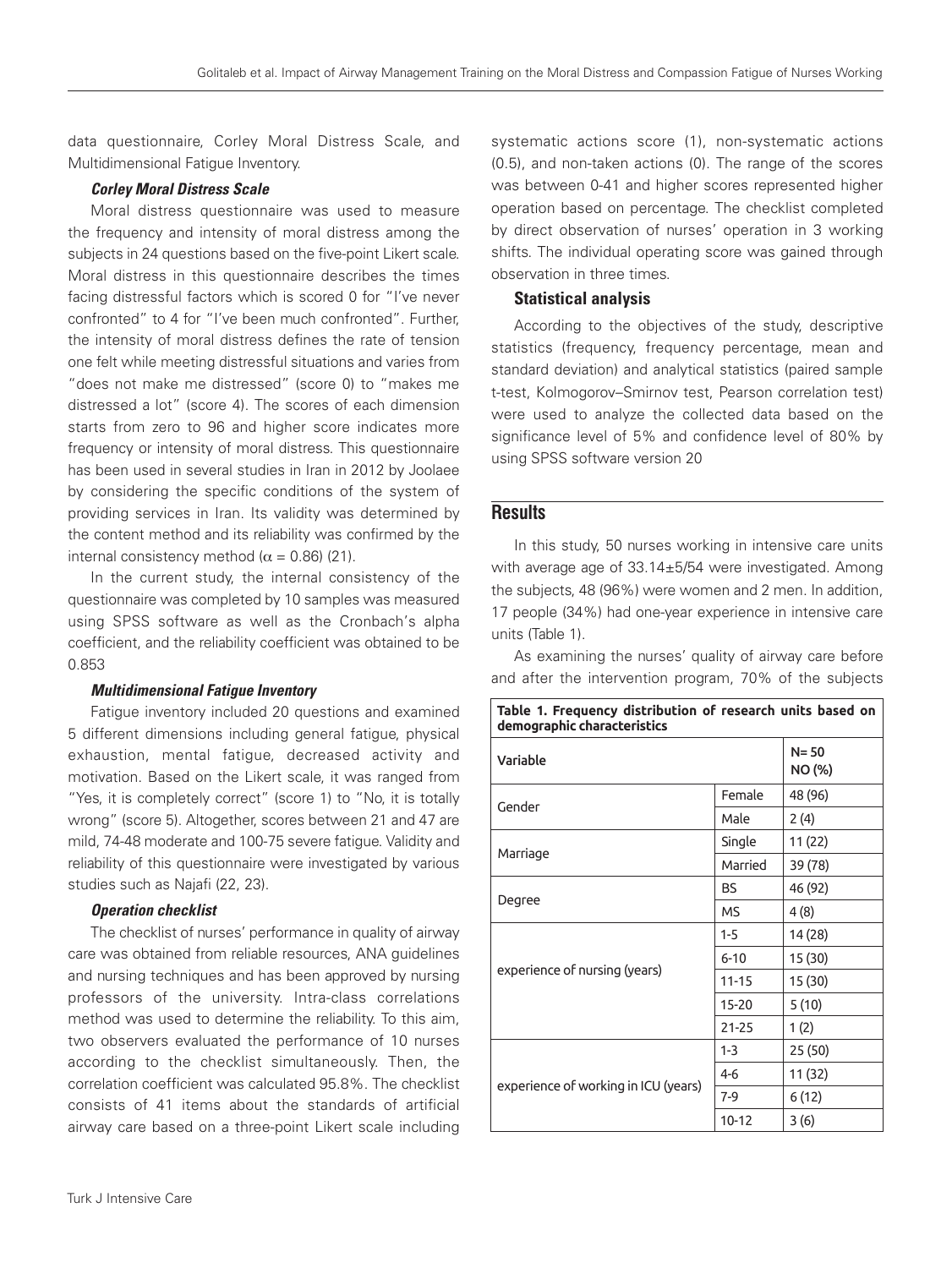were able to provide an appropriate care before the training while it increased to 86% after the training.

After intervention Intensity and frequency of moral distress, fatigue Decreased, as well as the quality of airway care increased after the training. Further, the result of paired sample t-test indicated a significant difference between the scores before and after training (p<0.05).

The result of Kolmogorov–Smirnov test indicated the normal distribution of the data. Pearson correlation test was used for examining the correlation coefficient between intensity and frequency of moral distress and fatigue. As shown in Table 4,a direct correlation was observed between the rate of fatigue and frequency of moral distress (r= 0.661, p <0.050), the intensity of moral distress and rate of fatigue (r= 0.666, p<0.05), the quality of airway care and intensity of moral distress ( $r = -0.343$ ,  $p < 0.05$ ), and the quality of airway care and frequency of moral distress  $(r = -0.323, p < 0.001)$ , as well as the quality of airway care and rate of fatigue  $(r = -1)$ 0.381, p<0.05). Table 2

# **Discussion**

The present study aimed to investigate the relationship between the airway care quality and the moral distress and compassion fatigue in nurses working in ICU. The result indicated that training the airway management and enhancing the quality of care in intensive care patients could reduce the moral distress and compassion fatigue among the practitioners working in these units. The results in line with McAndrew's study, which investigated the moral distress in the nurses who were helpless in carrying out some nursing care (24). In another study, it was claimed that training and empowering nurses, working in the

intensive care units has a direct relationship with reducing their moral distress (25). In addition, the moral distress decreases when professional competence increases (26). Further, Saechao revealed that training the nurses, along with participating in webinar can reduce their moral distress and fatigue (27).

In addition to enhancing self – efficacy, airway management training will improve safety in taking care of patients (28, 29). In a qualitative study, the concern about the extent and quality of care of patients, as well as lack of proper communication between personnel and lack of autonomy in the care of patients was cited as the factors causing moral distress in the ICU (30). By considering the result of this study, more ability to manage the airway reduces the moral distress.

Further, the results of the present study indicated significant relationship between moral distress and fatigue, which is consistent with the Mohammadi' study (31). Furthermore, some studies indicated that nurses' fatigue can be reduced by their training (32, 33).

In addition, a significant relationship was observed between the clinical experience and the quality of airway care in the present study, which is in line with Whyte's study, which indicated that experienced nurses have better knowledge in the care of patients (34). Further, Cason (2007) reported that work experience in the ICU could be effective in the optimal performance of the personnel, which is consistent with the results of the present study this means that further training of nurses will increase their mastery of airway management (35). However, compared to the study conducted by physicians, it was revealed that physicians with more experience offer less care quality (36). This contradicting result may be related to the differences in disciplines.

| Table 2. Results of correlation coefficients among the variables |                        |          |                                |          |                                |          |                |          |  |  |  |
|------------------------------------------------------------------|------------------------|----------|--------------------------------|----------|--------------------------------|----------|----------------|----------|--|--|--|
|                                                                  | Quality of airway care |          | Frequency of moral<br>distress |          | Intensity of moral<br>distress |          | <b>Fatique</b> |          |  |  |  |
|                                                                  | P                      | R        | P                              | R        | P                              | R        | P              | R        |  |  |  |
| Quality of airway care                                           | ---                    | ---      | < 0.001                        | $-0.323$ | < 0.001                        | $-0.343$ | < 0.001        | $-0.381$ |  |  |  |
| Frequency of moral distress                                      | < 0.001                | $-0.323$ | ---                            | ---      | ---                            | ---      | < 0.001        | 0.661    |  |  |  |
| Intensity of moral distress                                      | < 0.001                | $-0.343$ | ---                            | ---      | ---                            | ---      | < 0.001        | 0.666    |  |  |  |
| Fatigue                                                          | < 0.001                | $-0.381$ | < 0.001                        | 0.661    | < 0.001                        | 0.666    | ---            | ---      |  |  |  |
| Degree                                                           | < 0.009                | 0.261    | 0.346                          | $-0.095$ | 0.932                          | $-0.009$ | 0.250          | $-0.116$ |  |  |  |
| Experience of nursing                                            | 0.014                  | 0.246    | 0.036                          | $-0.210$ | 0.006                          | $-0.275$ | 0.170          | $-.138$  |  |  |  |
| Experience of working in ICU                                     | 0.004                  | 0.282    | 0.024                          | $-0.226$ | < 0.001                        | $-0.364$ | 0.003          | $-0.290$ |  |  |  |
| Age                                                              | 0.009                  | 0.260    | 0.058                          | $-0.190$ | 0.003                          | $-0.296$ | 0.151          | $-0.145$ |  |  |  |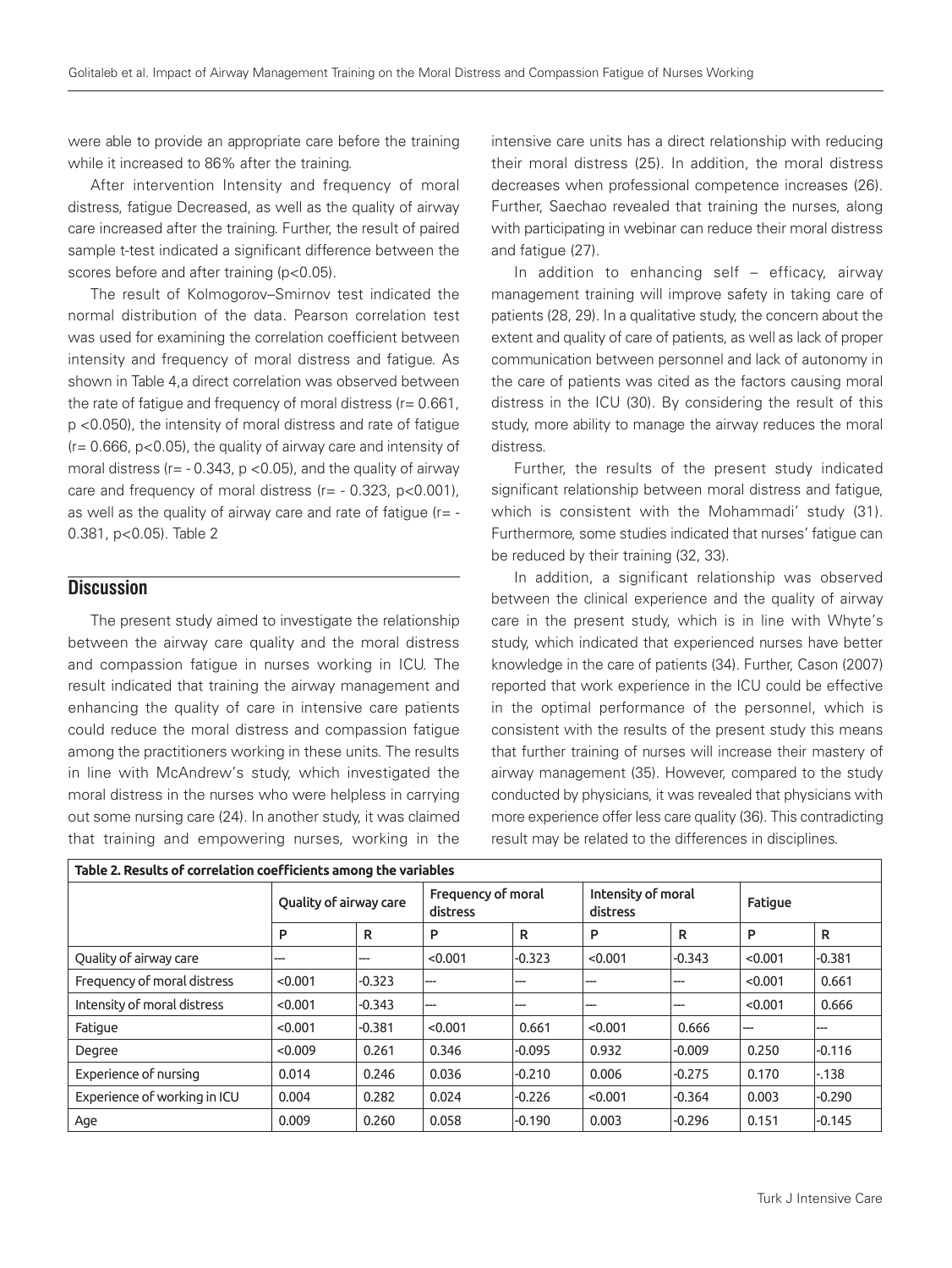**Ethics** 

the authors.

received no financial support.

The present study found that more training and knowledge of nurses in intensive care leads to less moral distress and fatigue, which is congruent with the result of another study which proved that the clinical experience tends to improve nurses' performance in acute situations (37). A study shows that experienced nurses in pediatric oncology unit have better coping responses than rookie nurses (38). So consider to the result of present study it may be possible to offset the nurses' inexperience by increasing their education.

# **Conclusion**

Based on the results, training the management of airway to nurses working in intensive care units can reduce moral distress and fatigue and improve the quality of their care.

# **References**

- 1. Z MSAM, Maleki%A F, Atashzadeh Shoorideh%A Y, Mehrabi. The level of observing standard tracheostomy care and some barriers from perspective of nurses. Medical-Surgical Nursing Journal. 2015;4(1):46-39.
- 2. Ringsted C, Schroeder TV, Henriksen J, Ramsing B, Lyngdorf P, Jønsson V, et al. Medical students' experience in practical skills is far from stakeholders' expectations. Medical Teacher. 2001;23(4):412-6.
- 3. Ban KO. The effectiveness of an evidence-based nursing care program to reduce ventilator-associated pneumonia in a Korean ICU. Intensive and Critical Care Nursing. 2011;27(4):226-32.
- 4. Chao YFC, Chen YY, Wang KWK, Lee RP, Tsai H. Removal of oral secretion prior to position change can reduce the incidence of ventilator-associated pneumonia for adult ICU patients: a clinical controlled trial study. Journal of clinical nursing. 2009;18(1):22-8.
- 5. Bello G, Di Muzio F, Antonelli M. Quality of life and complications after percutaneous tracheostomy. Percutaneous Tracheostomy in Critically Ill Patients: Springer; 2016. p. 131-47.
- 6. Vianello A, Arcaro G, Palmieri A, Ermani M, Braccioni F, Gallan F, et al. Survival and quality of life after tracheostomy for acute respiratory failure in patients with amyotrophic lateral sclerosis. Journal of critical care. 2011;26(3):329. e7-. e14.
- 7. Richmond AL, Jarog DL, Hanson VM.

Unplanned extubation in adult critical care quality improvement and education payoff. Critical Care Nurse. 2004;24(1):32- 7.

- 8. Mealer M, Moss M. Moral distress in ICU nurses. Intensive care medicine. 2016;42(10):1615-7.
- 9. Jones G, Hocine M, Salomon J, Dab W, Temime L. Demographic and occupational predictors of stress and fatigue in French intensive-care registered nurses and nurses' aides: A crosssectional study. International journal of nursing studies. 2015;52(1):250-9.
- 10. Elpern EH, Covert B, Kleinpell R. Moral distress of staff nurses in a medical intensive care unit. American Journal of Critical Care. 2005;14(6):523-30.
- 11. Corley MC. Nurse moral distress: a proposed theory and research agenda. Nursing ethics. 2002;9(6):636-50.
- 12. Shorideh FA, Ashktorab T, Yaghmaei F. Iranian intensive care unit nurses' moral distress: a content analysis. Nursing Ethics. 2012;19(4):464-78.
- 13. Rabiee S, Khatiban M, Cheraghi MA. Nurses distress in intensive care unit: a survey in teaching hospitals. Iranian Journal of Medical Ethics and History of Medicine. 2012;5(2):58-69.
- 14. Huffman DM, Rittenmeyer L. How professional nurses working in hospital environments experience moral distress: a systematic review. Critical Care Nursing Clinics. 2012;24(1):91-100.
- 15. Rushton CH, Caldwell M, Kurtz M. CE: moral distress: a catalyst in building moral resilience. AJN The American

Journal of Nursing. 2016;116(7):40-9.

**Ethics Committee Approval:** This study was approved by the Research Council and the Ethics Committee of our University of Medical Sciences (ethics code number: IR.ARAKMU. REC.1395.417 and received a license from the National Center for Clinical Trials Control at IRCT2017062513110N3).

**Conflict of Interest:** No conflict of interest was declared by

**Financial Disclosure:** The authors declared that this study

Peer-review: Externally peer-reviewed.

- 16. Henrich NJ, Dodek PM, Alden L, Keenan SP, Reynolds S, Rodney P. Causes of moral distress in the intensive care unit: A qualitative study. Journal of critical care. 2016;35:57-62.
- 17. Neumann JL, Mau L-W, Virani S, Denzen EM, Boyle DA, Boyle NJ, et al. Burnout, Moral Distress, Work–Life Balance, and Career Satisfaction among Hematopoietic Cell Transplantation Professionals. Biology of Blood and Marrow Transplantation. 2018;24(4):849- 60.
- 18. Oh Y, Gastmans C. Moral distress experienced by nurses: a quantitative literature review. Nursing Ethics. 2015;22(1):15-31.
- 19. Baker PA, Feinleib J, O'Sullivan E. Is it time for airway management education to be mandatory? : Oxford University Press; 2016.
- 20. Han MJ, Lee JR, Shin YJ, Son JS, Choi EJ, Oh YH, et al. Effects of a simulated emergency airway management education program on the self-efficacy and clinical performance of intensive care unit nurses. Japan Journal of Nursing Science. 2018;15(3):258-66.
- 21. Joolaee S, Jalili H, Rafiee F, Haggani H. The relationship between nurses' perception of moral distress and ethical environment in Tehran University of Medical Sciences. Iranian Journal of Medical Ethics and History of Medicine. 2011;4(4):56-66.
- 22. Najafi S, Sh P, Mahmudi H, Ebadi A, Ghanei M. The relationship between